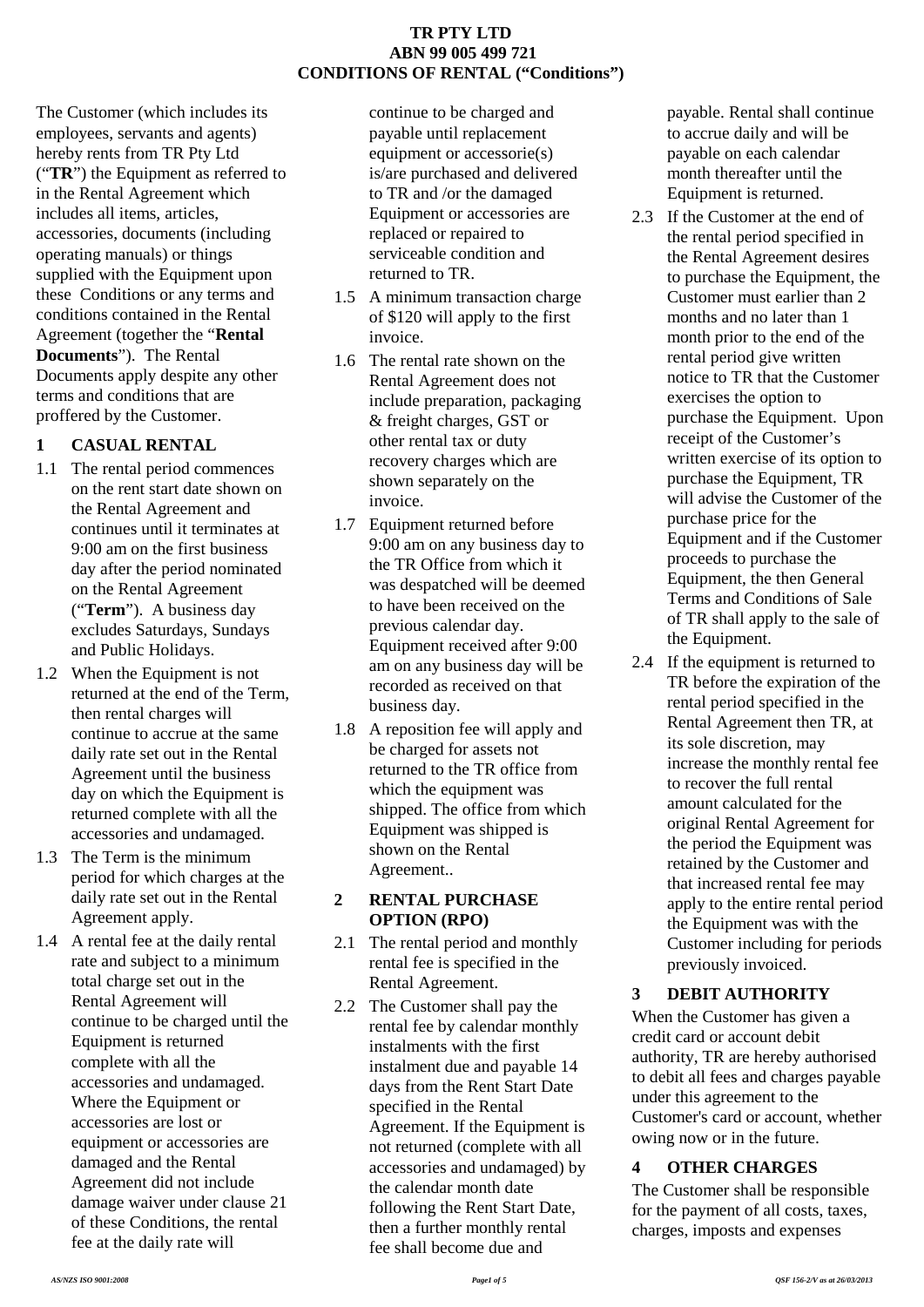which arise or are incurred by virtue of this rental including:

- 4.1 Any Stamp Duty or like or similar duty applicable to rental transactions or rental business.
- 4.2 Any Goods or Services Tax or taxes in the manner or nature of a Goods and Services Tax.
- 4.3 Any Value Added Tax or a tax in the manner or nature of a Value Added Tax.
- 4.4 Any Sales Tax or tax of a similar manner or nature.
- 4.5 Any Rental Tax or tax on rentals.

4.6 Any customs duties and tariffs. If any of the above taxes or duties apply in the country of rental then such applicable tax and/or duty will be paid by the Customer in addition to the rental fee. In certain instances equipment may need to be sourced from outside of the country of rental. In those circumstances TR reserves the rights to adjust any rental fee if there is any adverse currency fluctuation between the country of rental and the country of source. The Customer indemnifies TR in respect of any claims for such costs, charges, imposts and expenses applied or incurred.

# **5 PAYMENT**

Payment terms are strictly fourteen (14) days from date of invoice unless otherwise stated in the Rental Agreement.

## **6 OVERDUE PAYMENTS**

If any amount is due and unpaid, the Customer agrees to pay interest on the overdue amount at the rate of 7% higher than the Reserve Bank of Australia's 90 day bill rate calculated daily until payment in full is received and the Equipment has been returned. The Customer is liable for all additional costs TR may incur, including legal, administrative and collection costs to recover unpaid amounts.

### **7 DELIVERY AND RETURN OF EQUIPMENT**

Delivery of Equipment to the Customer shall take place at the premises as set forth in the Rental Agreement at the expense and risk of the Customer. Return of the Equipment by the Customer is solely at the Customer's expense and risk, even if arranged by TR, and shall be to the premises of TR from where the Equipment was dispatched. The Customer agrees to not ship the Equipment by post.

### **8 CUSTOMER'S COVENANTS**

The Customer agrees with TR that:

- 8.1 it will not remove any sticker or other identification from the Equipment giving notice of TR ownership of the Equipment;
- 8.2 it has no right, title, estate or interest in the Equipment
- 8.3 the Customer shall not sell, transfer, assign, underlet, lend, charge, pledge or part with possession of the Equipment;
- 8.4 purport to grant any encumbrance over or in connection with the Equipment or otherwise purport to offer or use the Equipment as secutiy. For the purpose of these Conditions, emcumbrance means any mortgage, lien, charge, bill of sale, option, title retention, pledge, claim, restriction, condition, overriding interest, security interest pursuant to the *Personal Property Securities Act 2009 (Cth)* ("**PPSA**") or other encumbrance.
- 8.5 the Customer shall keep the Equipment at the delivery address specified in the Rental Agreement unless prior written permission has been obtained from TR to relocate the Equipment elsewhere;
- 8.6 the Customer shall use the Equipment in a careful and proper manner and not interfere or tamper with or let anyone else do so;
- 8.7 the Customer shall notify TR immediately if any judgement or order is levied against the Customer or property of the

Customer or if a petition is presented for the liquidation of the Customer or an Administrator or Receiver is appointed or a scheme of arrangement is proposed;

- 8.8 the Customer shall permit TR its agents or servants to enter the premises where Equipment is located at all reasonable times in order to inspect the Equipment or carry out repairs to the Equipment;
- 8.9 the Customer requires and will utilise the Equipment for its business purposes;
- 8.10 the Customer shall keep the Equipment in a safe and proper location;
- 8.11 the Customer shall not alter or modify the Equipment without the prior written consent from TR;
- 8.12 the Equipment shall at all times, whilst in the care, custody or control of the Customer, be at the risk of the Customer;
- 8.13 The Customer accepts full responsibility for all Equipment rented, including its use in accordance with any manufacturer or TR operating instructions provided or Government Regulations. Where the Customer is using communications frequencies that are licensed or arranged by TR these frequencies are for use only on the dates, at the places and during the times expressed on the Rental Agreement. Use of the frequencies outside the dates, places and times indicated may result in fines from relevant licensing authorities which are all payable by the Customer;
- 8.14 The Customer will comply with all State, Territory and Federal Laws in respect of the Equipment; and
- 8.15 The Equipment will not have any information contained in or associated with it which would, if received by TR or any other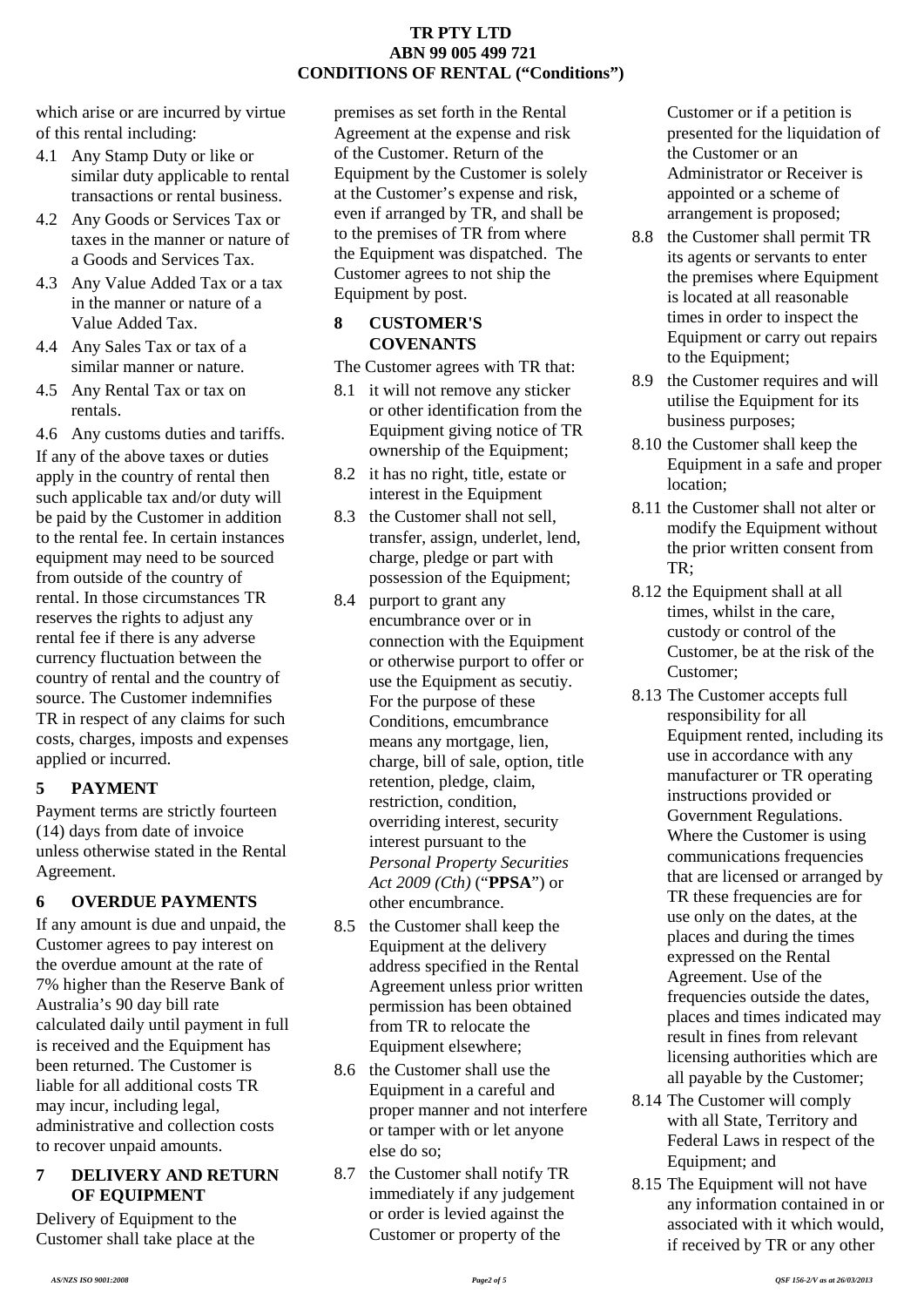person, be in breach of State, Territory or Federal privacy laws when it has been returned.

- 8.16 The Customer may not 'on hire' the Equipment unless it receives the prior written consent of TR. TRs consent may be withheld in its absolute discretion.
- 8.17 If TR provides its consent pursuant to clause 8.16, it may require the Customer to register a security interest in relation to the Equipment on the PPSR.
- 8.18 Notwithstanding any other provisions of the Rental Documents, the parties agree that the Customer is liable to TR for any loss, including loss of the Equipment, where that loss has arisen as a direct or indirect result of the Customer 'on-hiring' or not registering or perfecting a security interest pursuant to the PPSA.

## **9 WARRANTY**

TR warrants that the Equipment is of merchantable quality. Other than expressly provided for in the Rental Document the Customer acknowledges that it has not relied upon any statement or representation by TR in respect of the Equipment or the use of the Equipment by the Customer irrespective of whether or not the Customer's purpose for the use of the Equipment is known to TR the Customer acknowledges that under no circumstances is TR responsible or liable for any failure or unsuitability of the Equipment to perform the purpose required by the Customer.

## **10 MAINTENANCE**

TR shall at its expense, when it deems necessary, provide maintenance and recalibration for the Equipment and shall use its best endeavours to expeditiously repair or replace Equipment which may become defective during the rental period through no fault of the Customer. If the Equipment does not operate properly the Customer shall notify TR and request instructions

before taking any action. The responsibility for advising TR of any need for recalibration rests with the Customer. TR may at its sole and absolute discretion and for such length of time as it deems expedient replace the Equipment with another of such type or model as shall for the time being be available and the Equipment so substituted shall be subject to these Conditions.

## **11 EARLY CESSATION**

Notwithstanding the rental period, TR expressly reserves to itself the right to require early cessation which may be exercised on demand and at the absolute discretion of TR. If TR so demands the Customer shall forthwith return the Equipment to TR. The applicable rental fee shall be adjusted and payable at the daily rate on the Rental Agreement for the period between the Rent Start Date and the date the Equipment, complete with accessories and undamaged, is returned to TR.

## **12 SAFEKEEPING**

The Customer is responsible for the safekeeping of the Equipment and shall bear the risk of any loss, theft, damage or destruction of Equipment and if the Equipment shall require repair, recalibration or replacement as a result of the Customer's use, the Customer shall bear the total cost of any such repair, recalibration or replacement including any freight charges there occasioned. Any repairs carried out by TR will be charged at our normal hourly rates. The Customer shall pay to TR the total new replacement cost as assessed by TR of the Equipment which is lost, stolen, destroyed or damaged beyond repair. The Customer shall pay to TR a reasonable calibration and refurbishing fee in the event that ownership labels, calibration seals or anti-tamper notices affixed to Equipment are removed or defaced. Any item, article, accessory, document or thing supplied in conjunction with the Equipment (including operation manuals) not

returned or are returned in damaged condition to TR upon cessation of the rental period shall be paid for by the Customer with a fee determined by TR being charged to the account of the Customer. In respect of damage or loss of Equipment, or failure to return all of the Equipment (including all accessories), the rental period shall continue, and the Customer shall continue to pay rental until the Equipment has been repaired and returned (including all accessories) to TR, or the replacement cost of new Equipment or accessories has been paid by the Customer. The Customer indemnifies TR for all loss or damage suffered as a consequence of such damage or loss to, or failure to return, the Equipment and accessories.

### **13 CUSTOMER DEFAULT, TERMINATION & REPOSSESION**

- 13.1 If the Customer is in breach of the Rental Agreement, TR shall be entitled to treat the Rental Document as breached and repudiated by the Customer and with or without notice accept the repudiation and terminate the Rental Agreement whereupon the Customer shall immediately, at its own cost and expense, return the Equipment to TR and failing such return TR may repossess the Equipment and charge the Customer for all of its costs and expenses incurred in doing so. Any such termination shall not prejudice any right to recover any unpaid rental and the rights and obligations under clause 12. Further, TR shall be entitled to recover all damages including any consequential damages incurred.
- 13.2 Where the Rental Documents are terminated under clause 13.1, the Customer consents to TR its servants and agents entering its premises, or any other premises where the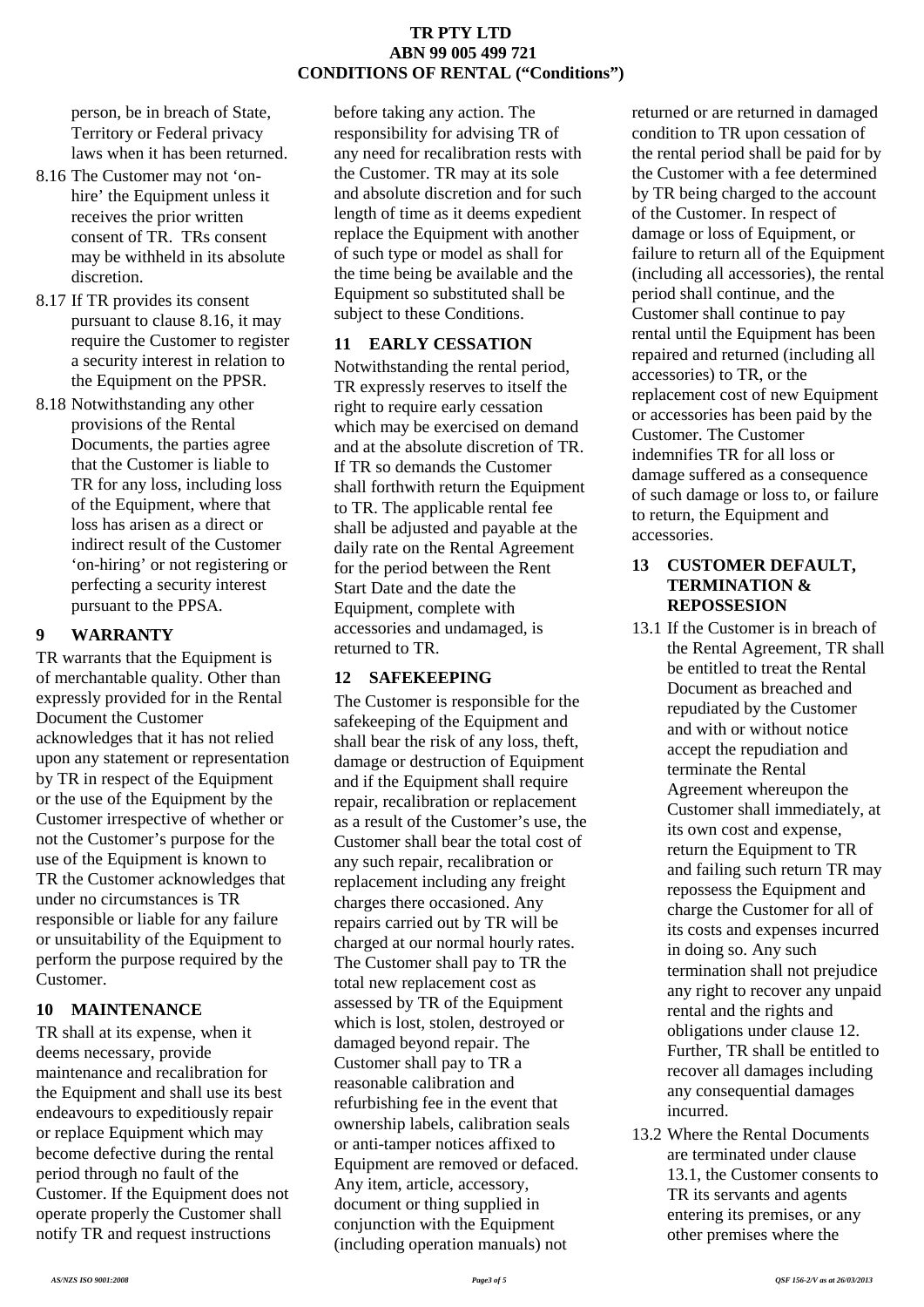Equipment is located, using such force as is necessary to repossess the Equipment. The Customer must provide TR with all reasonable assistance in order to locate and collect the Equipment. If the Equipment is not available for collection at the nominated time and or place the Customer will be liable for any additional costs TR incur. TR will not be liable for any damage to property caused by any person in collecting the Equipment.

## **14 INDEMNITY**

The Customer agrees to indemnify TR and be responsible for all costs, liability, damage, loss, claim or charges and other liabilities incurred by TR as a result of the Customer's breach of the Rental Documents or as a result of TR enforcement of the Rental Documents or arising out of or in any way connected with the use of the Equipment.

#### **15 SEPARATE ITEMS OF EQUIPMENT**

Where more than one item of Equipment is supplied under the Rental Documents, in interpreting the Rental Documents, the singular shall be read as the plural where appropriate and the rental shall be apportioned to each item of Equipment as set forth in the Rental Agreement and these Conditions herein set forth shall apply separately to each individual item of Equipment as though each item of Equipment was subject to separate Rental Agreement.

## **16 LIABILITY**

- 16.1 Subject to clause 9, to the maximum extent permitted by law, TR makes no warranties or representation and the Customer releases TR from all liability for any loss, claim, damage or injury suffered in connection with the supply of the Equipment.
- 16.2 TR's liability to the Customer in respect of any non excludable warranty or

condition shall be limited to the maximum extent possible to:

in the case of the Equipment supplied by TR, either of the following (as TR may decide):

- (a) the replacement of the Equipment or the supply of equivalent Equipment;
- (b) the repair of the Equipment;
- (c) the payment of the cost of replacing the Equipment or of acquiring equivalent Equipment; or
- (d) the payment of the cost of having the Equipment repaired; and

in the case of any services provided by TR, either of the following (as TR may decide):

- (e) the supply of the services again; or
- (f) the payment of having the services supplied again.
- 16.3 Subject to clause 9, all express and implied warranties, guarantees and conditions under statute, general law or trade usage, as to merchantability, description, quality, suitability or fitness of the Equipment for any purpose, or as to design, assembly, installation, materials, workmanship or otherwise are expressly excluded.
- 16.4 Subject to any non-excludable warranty or condition and to the maximum extent permitted by law, TR maximum aggregate liability for all claims relating to the Rental Documents or their subject matter, whether in contract, tort (including negligence), in equity, under statute, under an indemnity, based on fundamental breach or breach of a fundamental term or on any other basis, is limited to an amount equal to the rental fees paid by the Customer under the Rental Documents.
- 16.5 TR shall not be liable to the Customer in any circumstances

for indirect, economic or consequential loss suffered by the Customer

## **17 PROPERTY**

Subject to this paragraph, title in the property in the Equipment shall not pass to the Customer. Where the Customer has selected a rent to purchase option, title in the Equipment shall not pass to the Customer until and unless all monies owing including rental and purchase price have been received by TR and the payments received shall be applied first in reduction of any outstanding rental and interest and second on account of the purchase price.

### **18 SECURITY INTEREST**

- 18.1 Expressions used in this clause 18 and in the PPSA have the same meanings as when used in the PPSA.
- 18.2 If TR already has a prior registered security interest in the Equipment supplied or leased, that security interest continues in this Equipment. The Customer acknowledges that this Agreement may be a PPS Lease and create a security interest in favour of TR for the purposes of the PPSA, and:
	- (a) TR may register this security interest with the Registrar of Personal Property Securities pursuant to the PPSA in order to perfect its security interest;
	- (b) the Customer agrees the security interest granted to TR pursuant to this Agreement is also a purchase money security interest for the purpose of the PPSA;
	- (c) if requested, the Customer must pay or reimburse the costs of registering the security interest, and provide TR with all assistance reasonably required in order for TR to